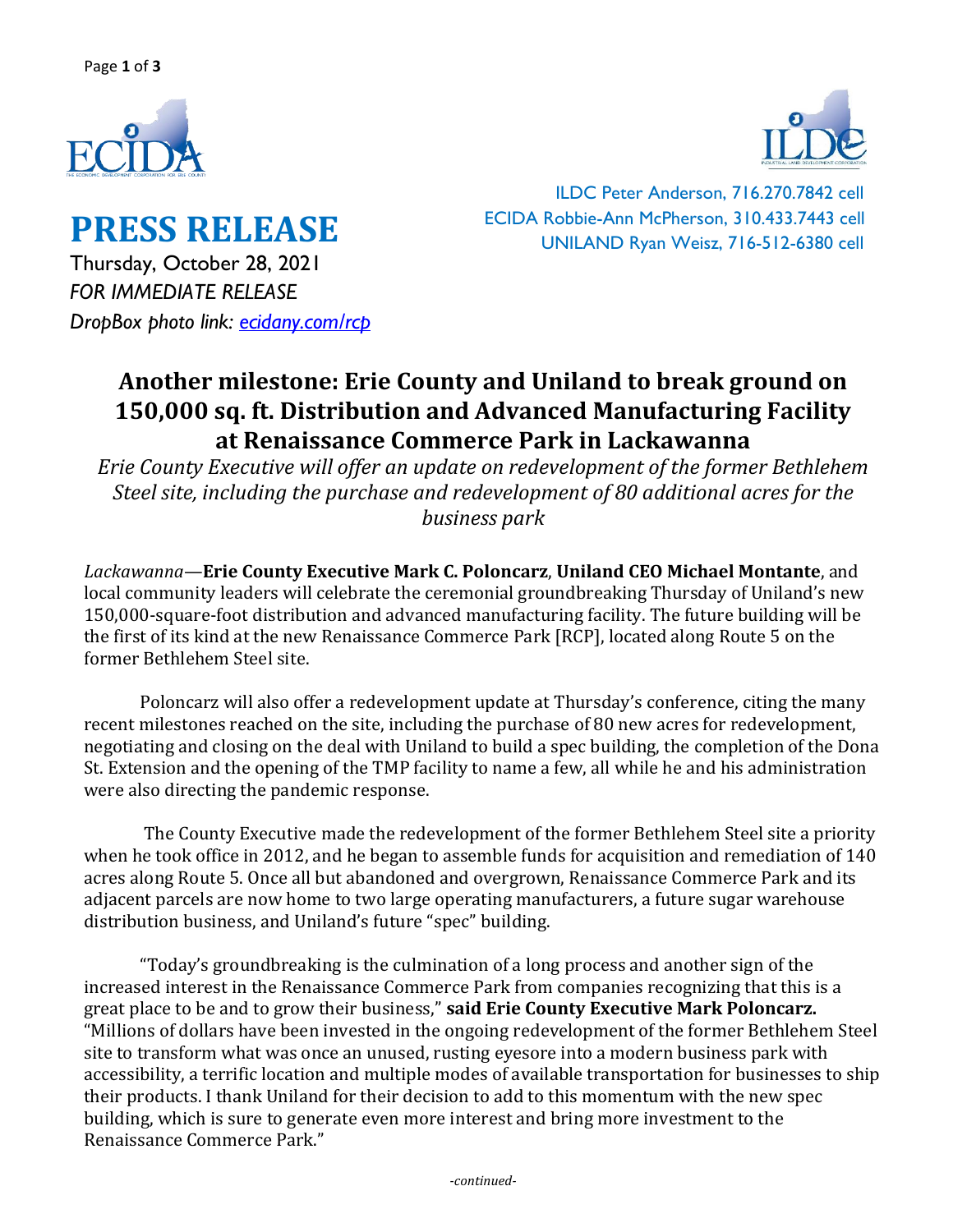## Page **2** of **3**

New York State has supported the acquisition of the former Bethlehem Steel site with \$12.78 million from Buffalo Billion 2 and the Western New York Regional Economic Development Council. In addition, ESD encouraged the expansion of operations of Renaissance Commerce Park tenants TMP Technologies and Sucro Sourcing through its Excelsior Jobs Program tax credits, a performance-based incentive.

"Today's groundbreaking for the Uniland building is just one of many projects that signal a bright future for the long-vacant former Bethlehem Steel complex," **said Kevin Younis, Chief Operating Officer and Executive Deputy Commissioner at Empire State Development.** "New York State and ESD have paved the way for the site's economic rebirth by acquiring unutilized property, remediating the brownfield land, and supporting the new businesses that are bringing good-paying jobs back to this community."

The Erie County Industrial Development Agency [ECIDA], through its land-development arm, the Industrial Development Land Corporation [ILDC], has served as redevelopment manager of the 150-acre area on the site now known as Renaissance Commerce Park. **ILDC President and CEO John Cappellino** says the success of the development efforts to date are the direct result of fruitful collaboration among the many stakeholders.

"Renaissance Commerce Park is an example of an extraordinary public-private collaboration," **said Cappellino.** "The exceptional teamwork among all these agencies resulted in tens of millions of dollars in direct private investment; Empire State Development, Erie County, visionary job creators like TMP Technologies and Uniland Development, oversight provided by the Department of Environmental Conservation, grants from National Grid and National Fuel, and support from Lackawanna and former owner Tecumseh Steel all contributed to where we are today," **Cappellino said.**

Commercial "spec space" is at a premium in Western New York, which can inhibit business growth and encourage new job creators to bypass the region in favor of other states, taking the jobs with them. Manufacturers and warehouse distribution facilities are critical to the nation's supply chain, and by offering already-constructed sites, Erie County can remain economically competitive. Uniland representatives say the growing Commerce Park site was the right choice for a newconstruction spec building.

"The 8 Dona Street project addresses one of our region's biggest business challenges, which is a lack of Class A industrial space for companies that want to grow their operations here in the Buffalo region," **said Uniland CEO Michael J. Montante.** "Our investment in the area is a reflection of the work done by New York State, the City of Lackawanna, the ECIDA, ILDC and specifically the vision of Erie County Executive Mark Poloncarz to prepare Renaissance Commerce Park to realize its next chapter of growth. Western New York has a great industrial heritage and a bright future."

The 150,000 sq. ft. facility which will serve as a hub for manufacturing, warehousing, logistics and trucking operations is anticipated to be operational in early summer 2022.

"Uniland's significant investment in Renaissance Commerce Park represents another step forward in our collective efforts to rebuild the business base and create new employment opportunities in the City of Lackawanna and Erie County," **said Lackawanna Mayor Annette Iafallo.**